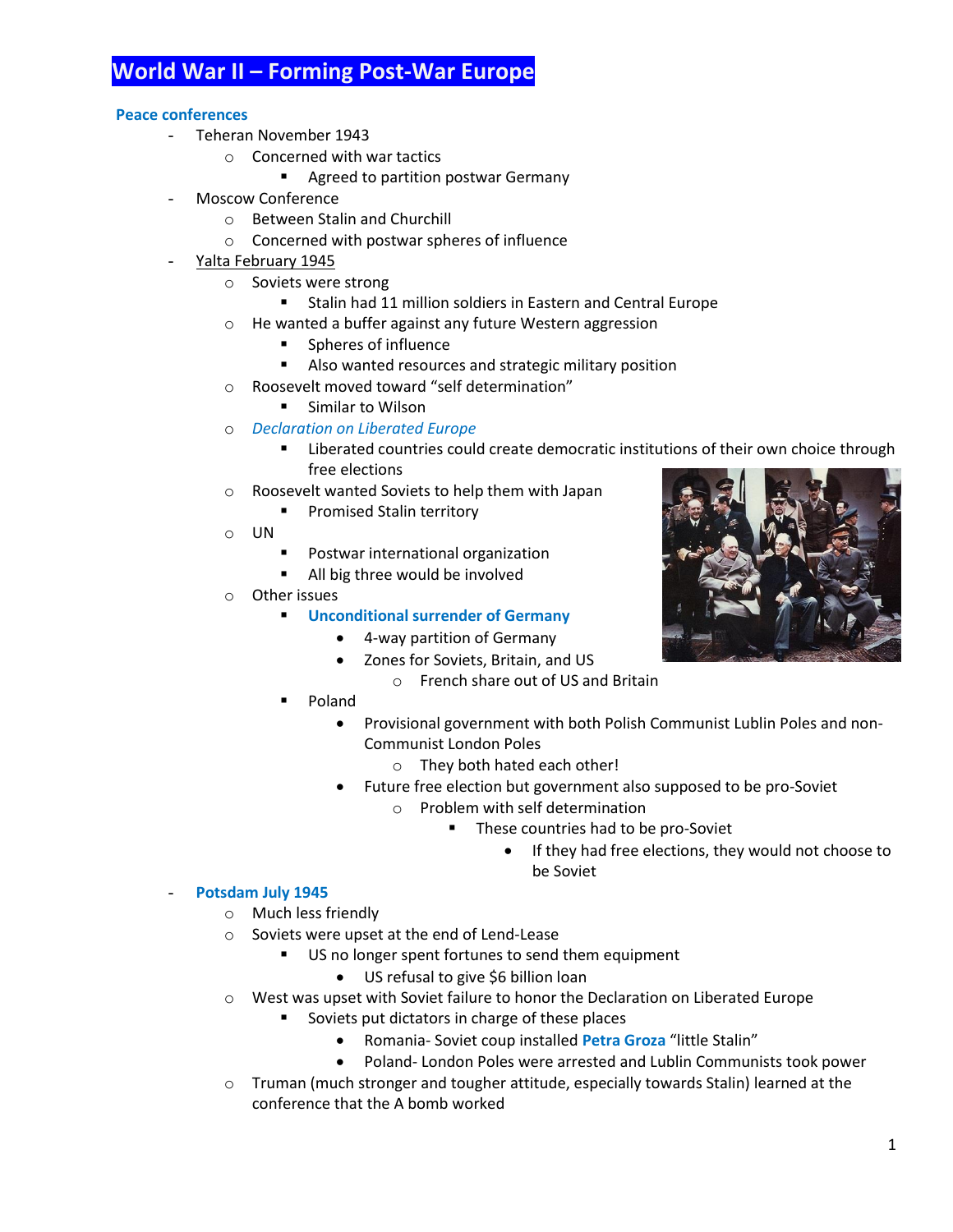- He did not need the Soviets anymore against Japan
	- Stiffer approach
- Truman- tougher line to Stalin, and Stalin refused free elections in Eastern Europe

# **Post-War Developments**

- **Postwar Problems**
	- o Had to deal with War Criminals
	- o Europe had to be re-built
	- o Japan had to be re-built
	- o Build global economy
	- o Create lasting peace

# - **Key Postwar Figures**

- o Harry S. Truman
	- **American President**
	- **EXECUTE:** Little International Political Experience
		- Learned quickly
			- o Took a hard-line against Soviets
			- o *Had the Atomic Bomb*
- o Josef Stalin
	- Hailed as a war hero in Soviet Union
		- Still had strangle hold on political structure
- o Wanted Revenge and protection from invasion
	- Hard headed
		- Knew what he wanted and fought to get it

# **New Economic Institutions**

#### o *Bretton Woods Conference*

- **Bretton Woods, New Hampshire**
- $\blacksquare$  July, 1944
- **Met to decide on new World Economic system** 
	- World Bank
		- o Loan system to help stimulate economies of third world
	- International Monetary Fund (IMF)
		- o Regulate Exchange Rates
- o Russians not interested
	- **Too** "Capitalist"

# **The creation of the United Nations**

- o April 1945
- o Days after death of Roosevelt
- o Drafted organization's founding charter
	- **Very similar to League of Nations**
- o US Forced to pass through senate
- o United Kingdom weakened
	- US sees that it has to pick up where UK was leaving off
		- Forced out of Isolationism
- o Creation of Permanent "Security Council"
	- Had Veto powers on UN Resolutions
	- Permanent members
		- United States
		- **•** Great Britain
		- France
		- China

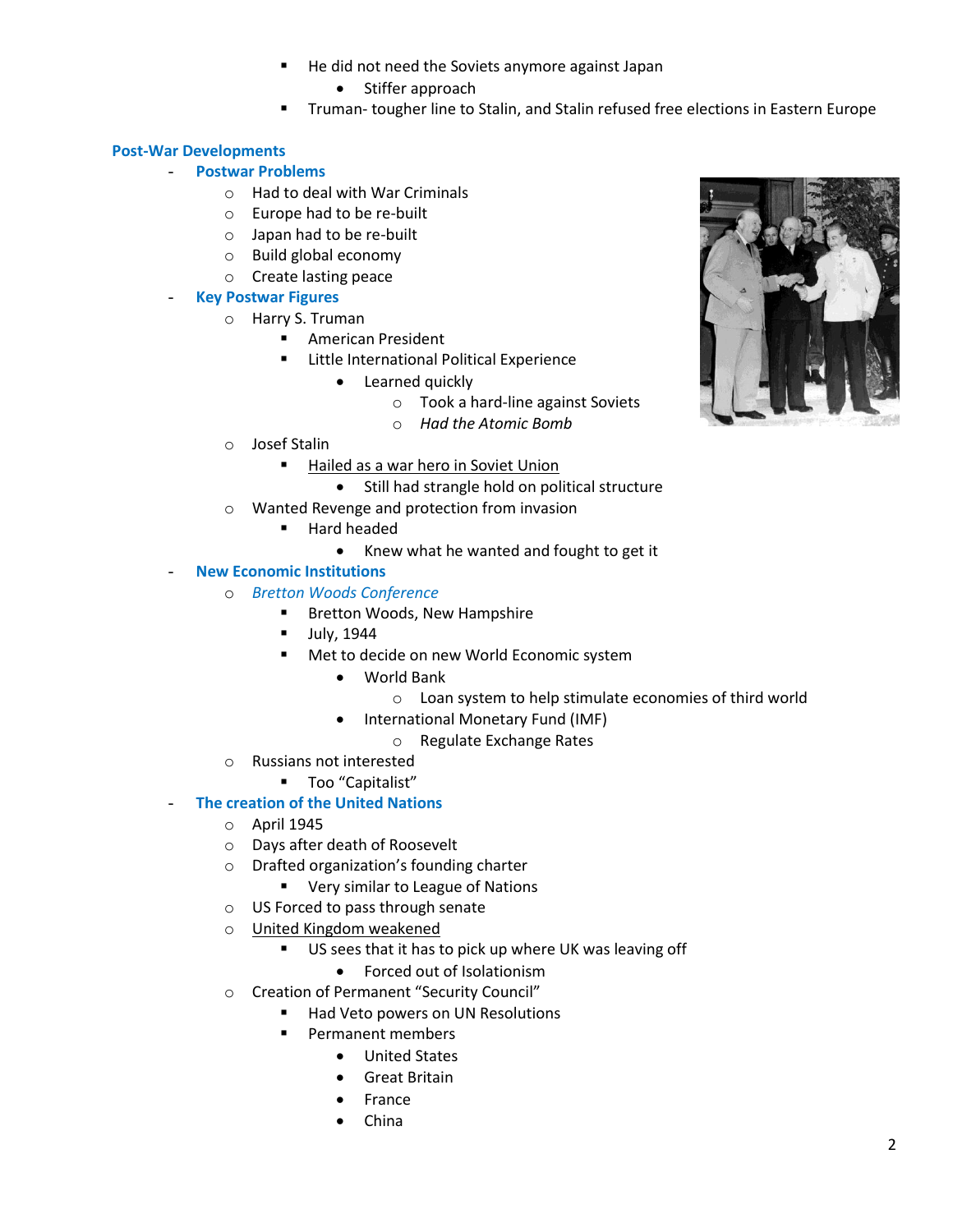- USSR
- o Serve as a way to solve problems
	- Could openly discuss issues instead of going directly to war
		- All nations have a voice
	- Can draft resolutions
		- Plans of Action

# - **Nuremburg Trials**

- o War Crimes court
	- Set up to deal with Nazi officials
- o Mostly Americans and British Judges
	- **FIGURE 1** French and Russians not so concerned
		- French had officially allied
		- Russia scared they might be next
- o Mostly went after high up officials in Nazi Party and people associated with the Holocaust
	- Main Trial 21 people
		- **•** Final Verdict
			- o 13 Death Sentences
			- o 6 Imprisonment
			- o 3 Acquitted
		- *Hermann Goering*
			- o Hitler's chosen successor
				- command
					- **Highest ranking official** captured
			- o Head of Luftwaffe
			- o Sentenced to death
				- **Committed suicide night before**
		- Karl Donitz
			- o Head of Kriegsmarine
				- **Unrestricted submarine warfare**
			- o 10 years
		- Wilhelm Keitel and Alfred Jodl
			- o Both Generals
			- o Death sentences
		- Albert Speer
			- o Hitler's Architect
			- o Came up with idea of slave labor in arms production in occupied territories
			- o 20 years

#### - **Rebuilding Germany**

- o Many Problems
	- British, French, America, USSR controlled different regions
	- **Berlin** 
		- Located deep inside Russian zone
			- o Also divided
- o Eventually British, French, and US territories Merge into **West Germany**
	- West German Federal Republic
		- Independent in Sept 1949
		- Allies maintain bases to "ensure stability"
			- Protect against Soviet movements into Germany and rest of Western Europe

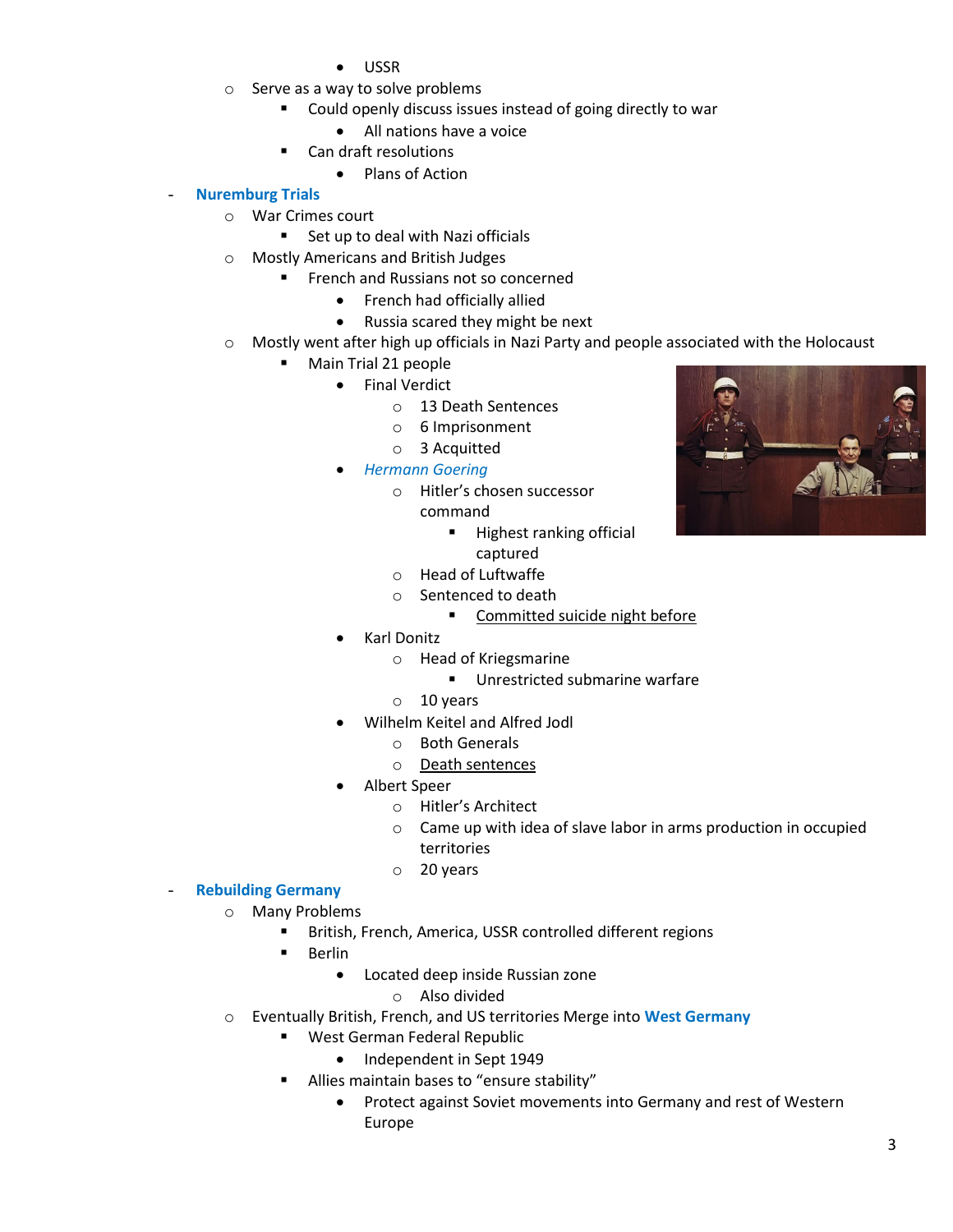- o East Germany remains heavily controlled by Soviets
	- **German Communist Party Walter Ulbrecht**
	- German Democratic Republic Oct 1949
- o Germany will remain split until Nov 10, 1989
- Rebuilding Japan
	- o US takes almost sole responsibility for Japan
		- **E** Japanese accept responsibility and accept American occupation
			- Work with Americans to re-build country
	- o General Douglas MacArthur
		- **EXECONTROLLED EMANGE DEMOCRATIZATION And re-building efforts**
		- **T**okyo Trials
			- Convicted Japanese War Criminals
	- o Within a year Japan accepts new Democratic constitution
		- **Accepts pledge to not rearm** 
			- In return for US Military protection

# - **The Marshall Plan**

- o Soviet Union wants revenge
	- **Huge war reparations**
	- **•** Dismantle German Factories
- o Truman sees this as a problem
	- **Learns from History** 
		- Did not work before
			- o Treaty of Versailles
- o US Secretary of State George C. Marshall comes up with idea
	- US would give *\$10 Billion to re-build Europe*
		- Only if Europe agreed to work to this end
			- o Great Britain, France, Italy, and Germany all agreed
		- Seen as huge success
			- o Stabilized economy
			- o Prevented post-war economic collapse
			- o Boosted European economies
				- Within 10 years European factories exceeded pre-war production levels
			- o Ensured communism would not take root
	- Pre-curser to European Union

# **The Fall of European Empires**

- Irony: One of motives for going into World Wars was to defend its empire
	- o The wars were one of the major reasons for the downfall
- Loss of Military supremacy
	- o Destroyed myth of European Supremacy
		- **They fought and died like everyone else**
		- British loses to Japan destroyed Racial Supremacy claims
	- o Most importantly naval
		- USA is now undisputed Naval superpower
- Loss of face among colonies
	- o Europe needed colonies, they did not need Europe
		- Strengthens pushes for *home rule*
		- **Throw in the fact that many colonials were just armed and trained**
- UK deeply in debt to the US
	- o Could not afford to maintain empire

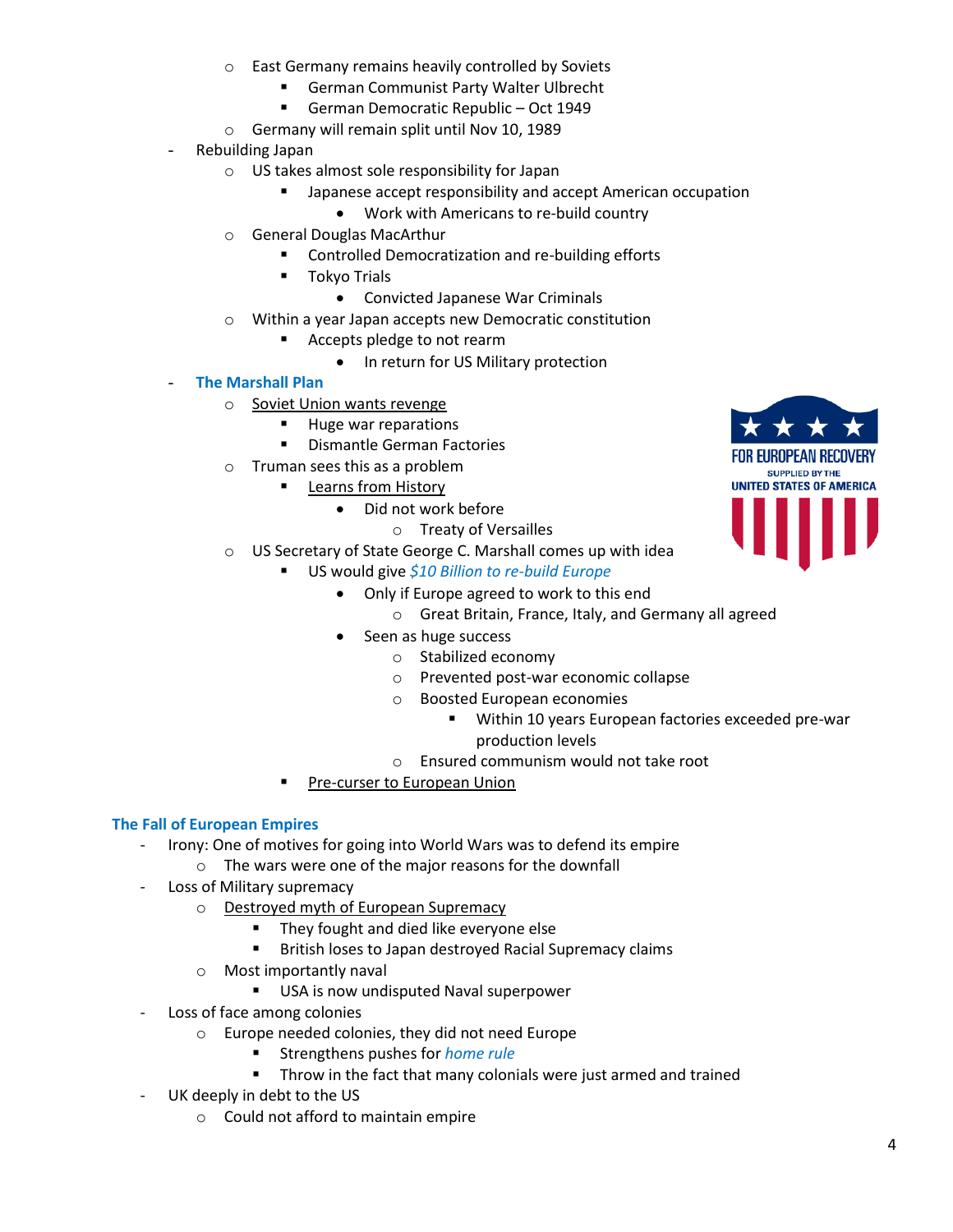#### **Decolonization**

- Process by which Imperial governments withdraw and allow autonomy
- Mostly left many countries with "puppet governments" who were pro-British, pro-French etc...
	- o Not necessarily strongest group in a country
		- **Will cause many civil wars in places like Africally**
- The "Third World"
	- o Countries who use to be colonies, now independent and economically down trodden
		- **Many still rich in natural resources**
- New Power Struggle
	- $\circ$  With UK and France out of the picture, power vacuum created that USA and USSR race to fill up
		- **Looking for allies**
		- Looking for new markets
		- **Looking for new places for military bases**

#### **Asia**

# - **Creation of Israel**

- o Creating a Jewish Nation
	- One of the first tasks for United Nations
- o Land in traditional homeland
	- **British Palestine**
- o Mass Migration
	- **•** Displaced Jews from Europe
		- Hoping to get away from persecution
		- New problems in Palestine
			- o Surrounded by Palestinians
- o Israel as a pawn of the Cold War
	- **United States hopes to win the favor of Israel** 
		- Keep the Soviet Union out
	- United States officially recognizes Israel as a Nation
		- Against advice of foreign policy advisors
		- Election Year
			- o Truman hoping to secure Jewish Vote
		- Post-War Sympathy
			- o Popular move with the people because of Holocaust
	- Impacts
		- USA gains an ally in the Middle East
		- Loses many allies
			- o Arab/Muslim states very un-happy with move

#### - **India**

- o British Colony
- o Early Grievances
	- Famine
		- Exhausted land and produced non-essential crops
			- o Cotton
	- Heavy Taxes
		- Forced to pay for an Army that subjected them
- o World War I
	- **Indian troops brought to Europe to fight**
- o World War II
	- Indian troops again used in Europe and Africa
	- India directly attacked

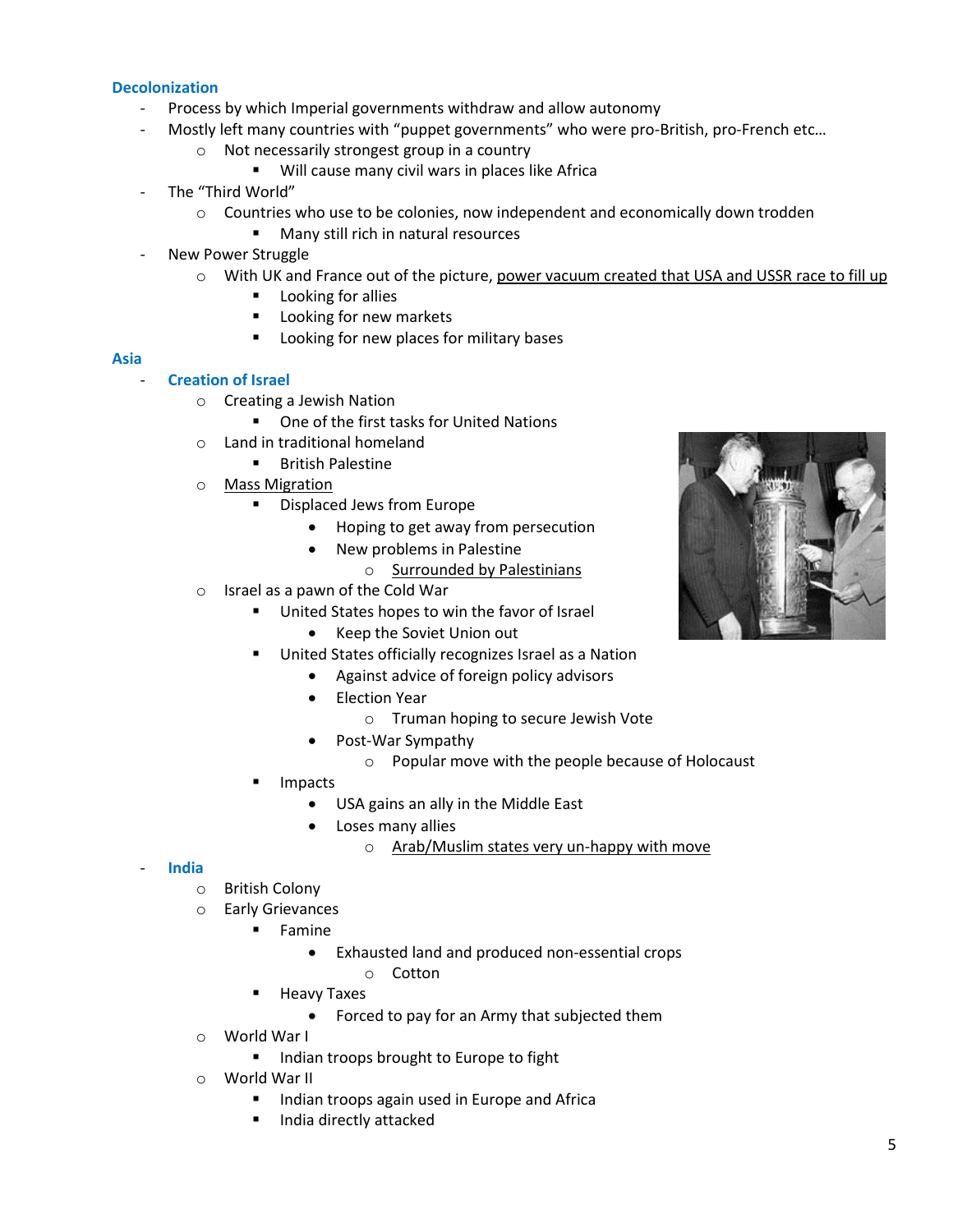- Heavy losses
- World War II was idealistically an anti-Imperial war for Americans
	- Quit India Movement
		- o India forced to fight in war against imperialism
	- Pressured England to give up its empire after war
- o Resistance movements

# **Mohandas Gandhi**

- **•** Heavily nationalistic
- **•** Served in Indian National Congress
- *Non-Violent opposition*
	- o Salt Marches
	- o Home-Spun
- o **Indian Independence Act 1947**
	- British withdraw
	- Allowed for self-rule in British India
		- Sovereign rule in India and new country of Pakistan
		- August  $14^{th}$  (Pakistan) and  $15^{th}$  (India)
			- $\circ$  Great Migration 10-15 million people move to respective countries
				- Muslims to Pakistan
				- **-** Hindu to India

#### - **China**

- o Nationalist vs. Communist
	- Nationalist = Chiang Kai-Shek
		- Minimally backed by USA
			- o Money and Weapons
	- **Communists = Mao Zedong**
- o Civil War begins again after World War II
- o Mao's Forces popular with farmers
	- Eventually able to win full control on Oct 1, 1949
- o Huge loss for Americans
	- ¼ of world population now Communist
	- New Chinese Government does not like America
	- Chiang Kai-Shek and nationalists flee to Taiwan
		- USA Still does not recognize PRC's sovereignty over Taiwan

#### - **Vietnam**

- o French Colony
- o World War II
	- *Ho Chi Minh*
		- Communist
		- Vietnamese leader who fought with French against Japanese o American Supplies
		- Planning on throwing off French Rule
- o Post War Vietnam (1950s)
	- **FILM** French try to reassert control over area
		- Americans back plan after fall of China
		- First Indochina War
			- French Expeditionary force sent
			- Facing Viet Minh
				- o Communists backed by China and USSR
			- *Dien Bien Phu*